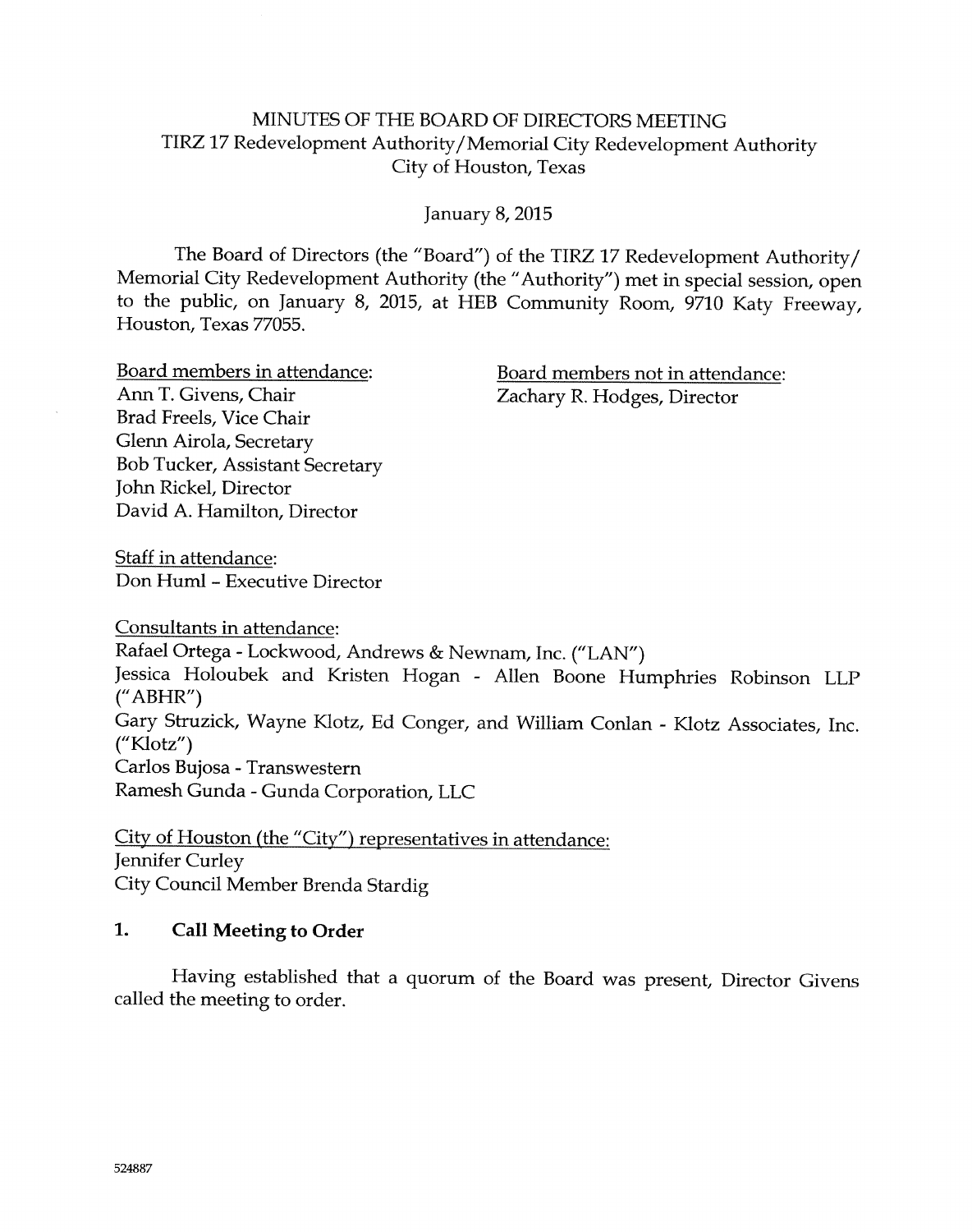### 2. Open Discussion Regarding Klotz Report Entitled "Feasibility Analysis Report for Additional Detention West of Gessner Road" dated December 10, 2014

Director Rickel gave an overview of the primary purpose of today's meeting regarding the report prepared by Klotz dated December 10, 2014 (the "Report"), noting that the purpose of the report was to analyze the feasibility of acquiring and developing a 9.5 acre tract near the intersection of Wesfview Dr. and Conrad Sauer Dr., west of Gessner Rd. (the "Tract"), for a regional detention basin to improve drainage and flooding both inside and outside the boundaries of the Zone (the "Project"). He reviewed the Report's executive summary, noting that the Report concludes that the Project is not economically feasible based on the cost of the Project as compared to the value of the property removed from the 100-year floodplain. Director Rickel reported that the Report was submitted to the City prior to having been approved by the Board. Director Rickel further stated that the Report references a cost/benefit analysis and that he has asked Klotz to provide him with the calculations used in such analysis, though no calculations had been produced to him as of the time of the meeting. He added that Klotz indicated there is no standard methodology for cost/benefit analyses. Director Rickel then noted standards utilized by the U.S. Army Corps of Engineers ("USACE") to perform cost/benefit analyses on federal projects. He expressed concerns about the submittal of the Report to the City with summary conclusions that have no mathematical analyses to justify the results, including the lack of intangible benefits and other factors that should be considered in the analyses. Director Rickel also produced an email he received the previous evening from Gary Struzick that acknowledged that he had not actually performed an economic analysis to support his conclusion. In response to questions from Director Rickel, Mr. Ortega discussed the methodology that had been used by LAN for the RDS update which was a similar cost/benefit analysis used by HCFCD for federally funded projects. When specifically asked, Mr. Ortega stated that LAN did believe the project was economically justified, if the analysis had been performed similar to the previously discussed approach, but had performed no analysis to support the position.

Mr. Struzick next discussed the original scope of work for the Report, which was expedited to accommodate the timeframe for possible acquisition of the Tract. He discussed the five design options that were evaluated to determine the maximum detention volume. Mr. Struzick said Klotz further analyzed option five because it provides a benefit of removing 60 acre feet of water for an estimated cost of apprcxirnately \$21 million, including soft costs. He added that LAN worked as <sup>a</sup> subcontractor to Klotz on preparation of the Report.

The Board discussed additional factors that should be incorporated into a cost/benefit analysis based on existing circumstances, such as real estate prices, repeat storm events, timing and priorities for the Authority. Director Tucker added that he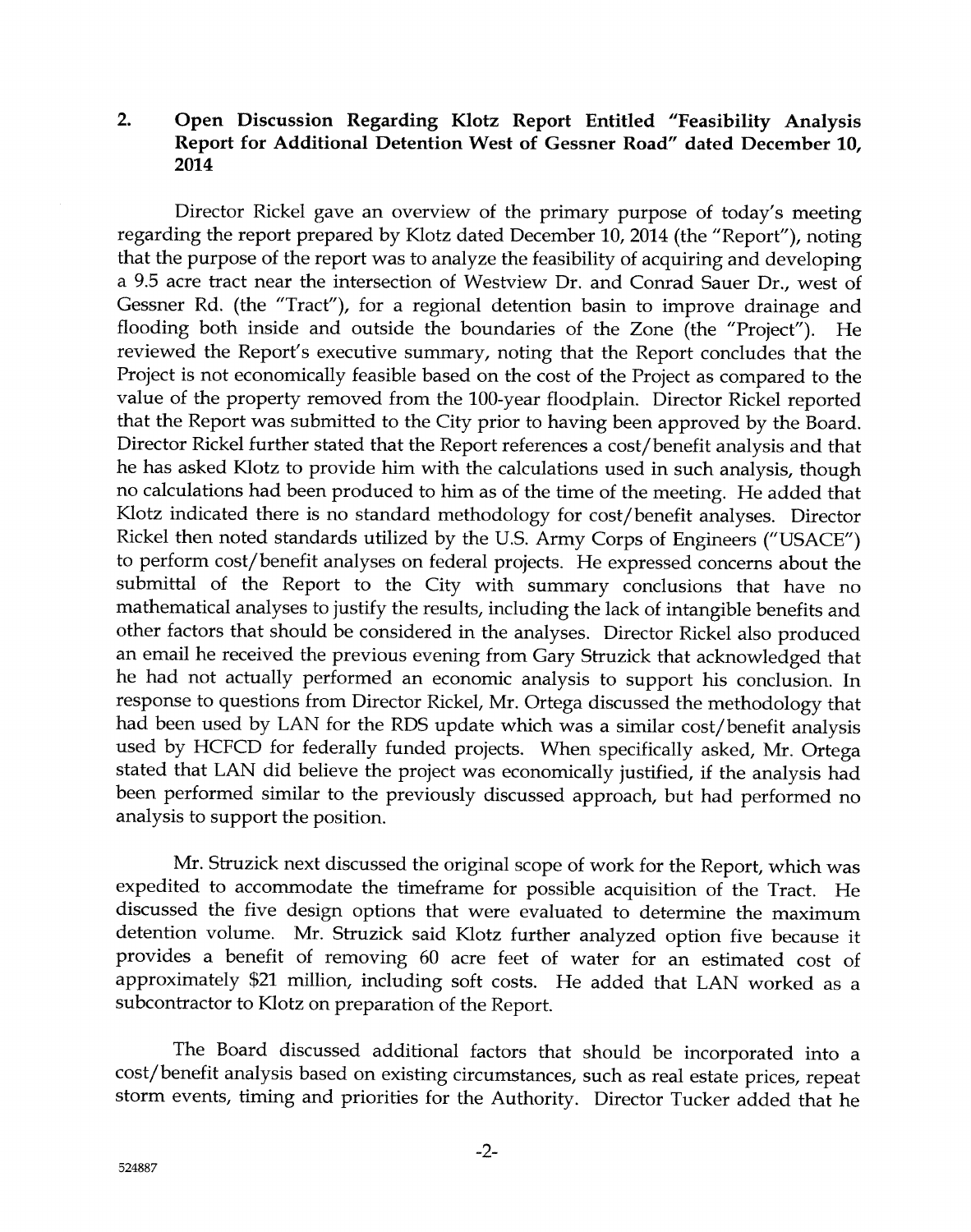would have liked for Klotz to have provided the Soard with an apporfunity to review the Report so that the Board could consider non-economic factors to be inccrporated in the feasibility conclusion prior to submitting ihe Report to the City.

Mr. Struzick next discussed the USACE standards and reasons they are not applicable for analyzing Authority projects. He noted the Repcrt indicates the Soard may consider non-economic factors in determining the feasibility of the Project.

Ms. Curley then discussed the City staff's process for reviewing preliminary reports such as the Report. Ms. Curley indicated that she expected to coordinate with the Authority to address questions prior to schedrling a meeting to review the Report with the City's Chief Development Officer. She said such process is designed to provide an opportunity for review and comment on preliminary reports prior to the reports being finalized and submitted to the Chief Development Officer.

Director Freels reiterated that the Board is committed to proceed only with those proiects that are economically defensible aad beneficial for the property within the Zone. He added, however, that the process for evaluating feasibility should be identified and utilized consistently. Director Freels inquired about the methodology used by Klotz to prepare the feasibility report on the Conrad Sauer detention basin project, which report was prepared an behalf of MetroNational. Mr. Struzick added that Klotz used the same methodology for the Report that was used in the Conrad Sauer detention basin feasibility report. He confirmed after being questioned by Director Freels that such an economic analysis was prepared for the Conrad Sauer project. Director Airola requested Mr. Struzick to provide the Board with a copy of that economic analysis prior to the next Board meeting. Director Freels also requested that Klotz use the exact same methodology that was used for the Conrad Sauer project in cornpleting an econornic benefit analysis for the Westview tract. Executive Director Don Huml reminded the Board that not all public infrastructure projects are based on the cost to benefit ratio. Mr. Huml cited parks and quality of life projects as an example, and stated that the Conrad Sauer Basin Project was approved for not only the drainage component, but many intangible benefits to the surrounding community.

In response to questions from the Board, Mr. Ortega discussed the method that LAN would use to perform an analysis of the Project. Mr. Ortega said LAN's analysis would be more similar to the analysis used for the Regional Drainage Study ("RDS"), which incorporates repetitive losses and follows a process similar to applicable processes used in the USACE standards. Director Hamilton discussed the purpose of engineering feasibility analyses to provide a technical report with an explanation af the factors utilized for the report. Mr. Struzick discussed the City's relatively standard method for cost/benefit analyses, which was used for preparation of the Report. He recommended scheduling a meeting with the City to discuss the standards for preparing feasibility reports with cost/benefit analyses.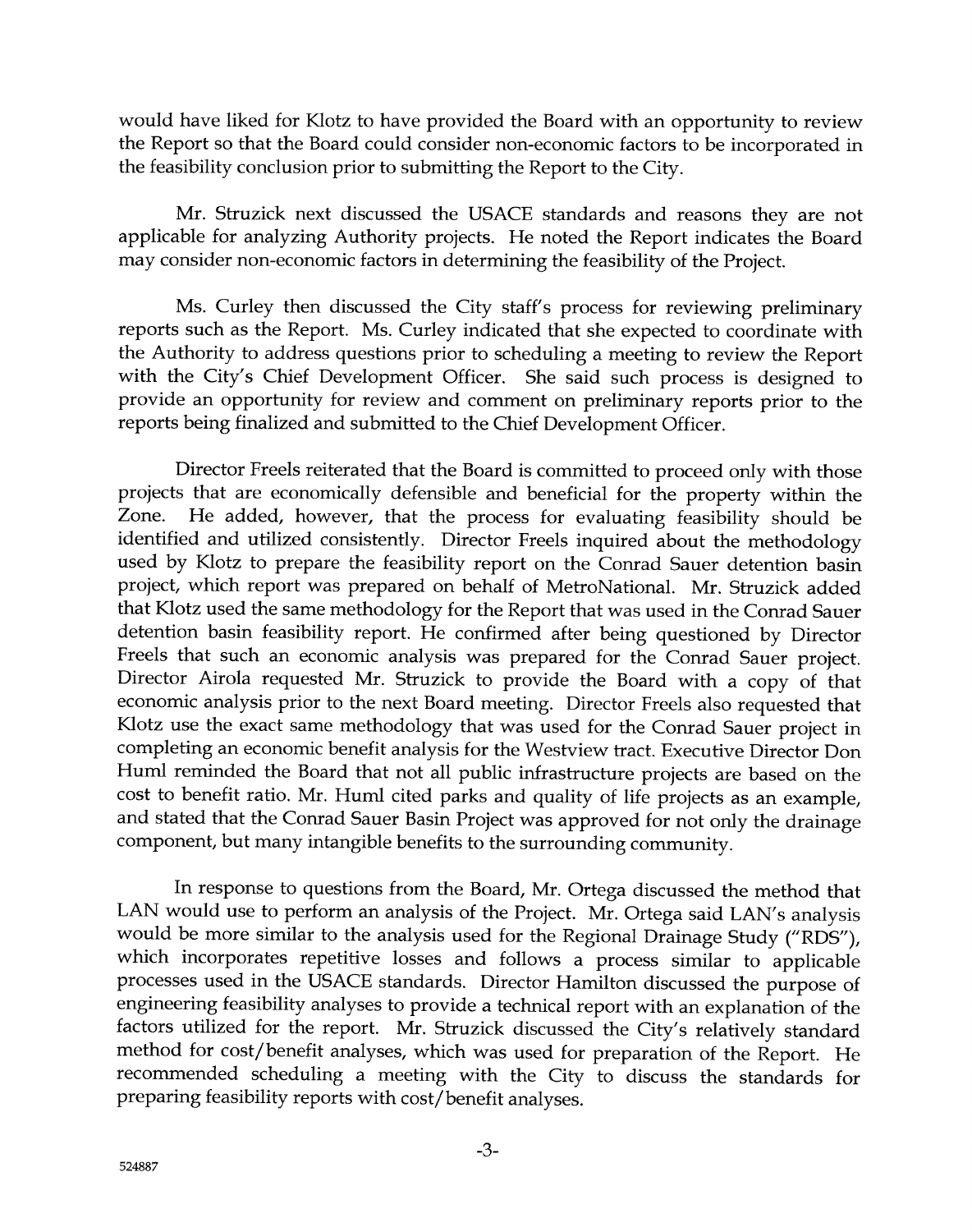Director Givens inquired about whether other ongoing projects impact the cost/benefit analysis of a particular project. Discussion ensued regarding the importance of ensuring that the Authority's engineers are using the same methodologies and standards for Authority projects.

After discussion, the Board directed Klotz to prepare three cost/benefit analyses based on (1) methodology used for the Conrad Sauer detention basin feasibility report, (2) City standards for cost/benefit analyses, and (3) methodology used for the RDS. Mr. Ortega said LAN will coordinate with Klotz on the standards used for the RDS that are similar to the USACE standards. The Board requested that LAN should be prepared to support the analyses performed by Klotz or otherwise provide a written explanation of the reasons it does not support the anaiyses. The Soard also directed Klotz to provide <sup>a</sup> copy of the cost/benefit analysis previously performed for the Conrad Sauer detention basin project. Mr. Struzick said Klotz will inccrporate comments from today's meefing and complete an updated report prior to the January 27, 2015, regular Board meeting. He requested that any additional questions or comments be provided as soon as possible. The Board concurred to review the report at the January 27, 2015, meeting to determine whether it is feasible to proceed with the Project prior to submitting the report and Board recommendations to the City. Mr. Struzick said Klotz should be able to complete the additional work under the current propcsal previously approved by the Board, and he will notify Mr. Huml if costs exceed the current budget.

# 3. Convene in Executive Session Pursuant to Section 551.072, Texas Government Code, to Deliberate the Purchase, Exchange, Lease or Value of Real Property

At 8:55 a.m., Mr. Huml announced the Board would convene in executive session to deliberate the purchase, exchange, lease or value of real property. All attendees left the meeting except the Board members, Mr. Huml, Ms. Curley, Ms. Holcubek, Ms. Hogan, Mr. Ortega, and Mr. Struzick.

## 4. Reconvene in Open Session and Authorize Appropriate Action Regarding the Purchase, Exchange, Lease or Value of Real Property

At 9:22 a.m., Mr. Huml announced the Board would reconvene in open session Upon reconvening in open session, no action was taken.